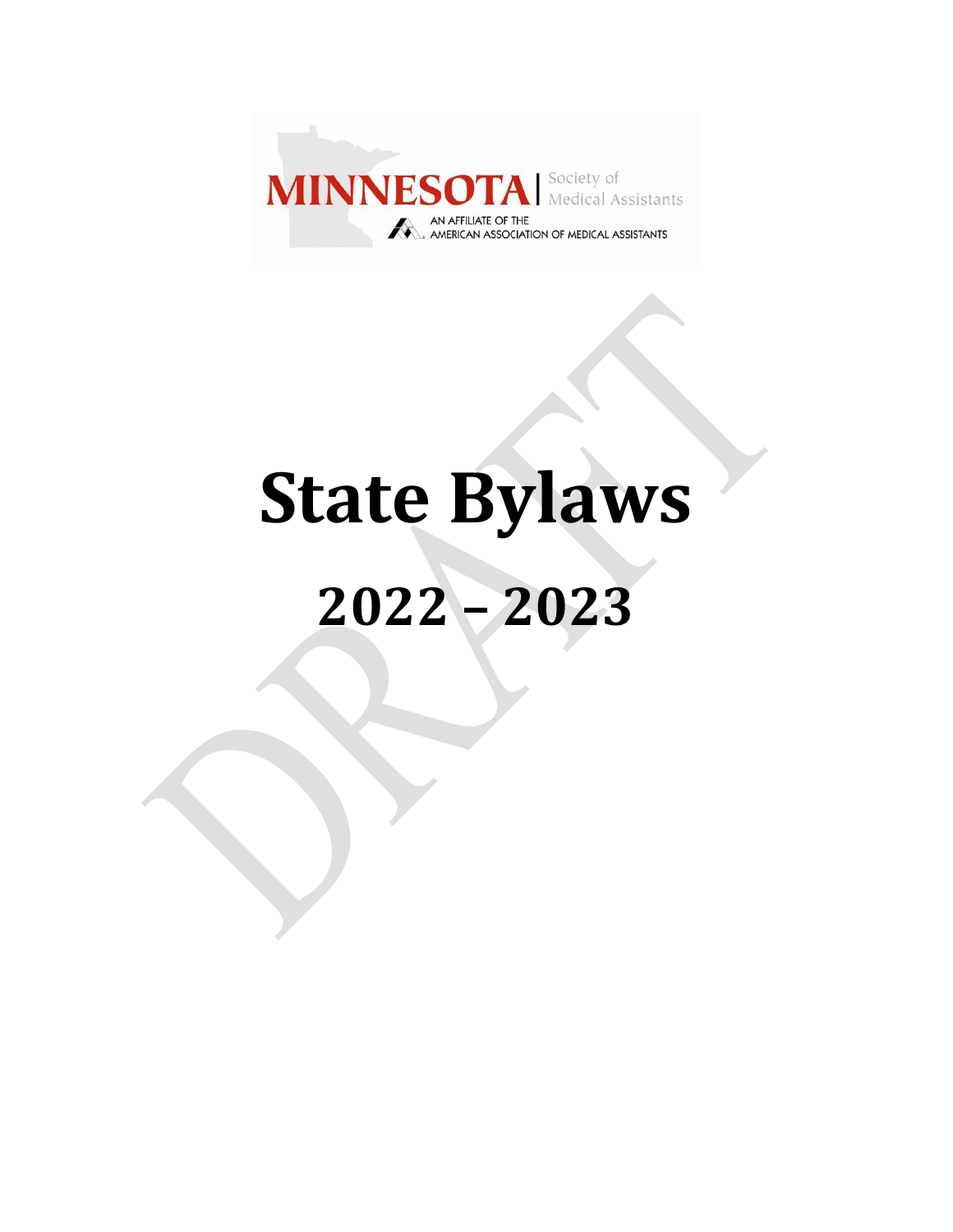# **Table of Contents**

| ARTICLE VIII: OFFICERS, TERMS OF OFFICE, VACANCY, AND REMOVAL FROM |  |
|--------------------------------------------------------------------|--|
|                                                                    |  |
| ARTICLE IX: NATIONAL DELEGATES.                                    |  |
|                                                                    |  |
|                                                                    |  |
|                                                                    |  |
|                                                                    |  |
|                                                                    |  |
|                                                                    |  |
|                                                                    |  |
|                                                                    |  |

Legend:

AAMA: American Association of Medical Assistants Society: Minnesota Society of Medical Assistants HOD: House of Delegates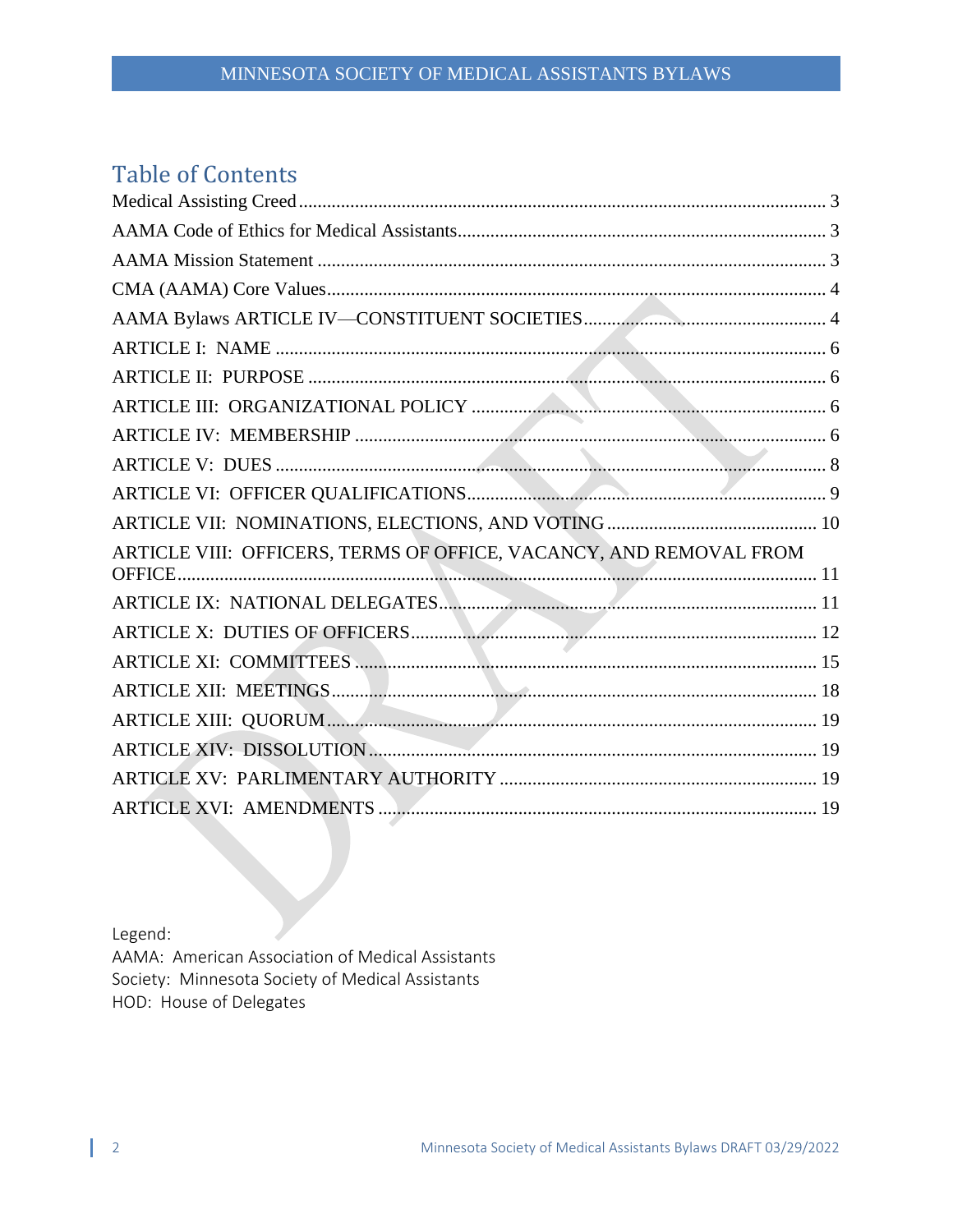# <span id="page-2-0"></span>Medical Assisting Creed

The Medical Assisting Creed of the AAMA sets forth medical assisting statements of belief:

- I believe in the principles and purposes of the profession of medical assisting.
- I endeavor to be more effective.
- I aspire to render greater service.
- I protect the confidence entrusted to me.
- I am dedicated to the care and well-being of all people.
- I am loyal to my employer.
- I am true to the ethics of my profession.
- I am strengthened by compassion, courage, and faith.

# <span id="page-2-1"></span>AAMA Code of Ethics for Medical Assistants

The AAMA Code of Ethics for medical assistants sets forth principles of ethical and moral conduct as they relate to the medical profession and the particular practice of medical assisting.

Members of the AAMA dedicated to the conscientious pursuit of their profession, and thus desiring to merit the high regard of the entire medical profession and the respect of the general public which they serve, do pledge themselves to strive always to:

- A. Render service with full respect for the dignity of humanity.
- B. Respect confidential information obtained through employment unless legally authorized or required by responsible performance of duty to divulge such information.
- C. Uphold the honor and high principles of the profession and accept its disciplines.
- D. Seek to continually improve the knowledge and skills of medical assistants for the benefit of patients and professional colleagues.
- E. Participate in additional service activities aimed toward improving the health and wellbeing of the community.

## <span id="page-2-2"></span>AAMA Mission Statement

The mission of the American Association of Medical Assistants® is to provide the medical assistant professional with education, certification, credential acknowledgment, networking opportunities, scope-of-practice protection, and advocacy for quality patient-centered health care.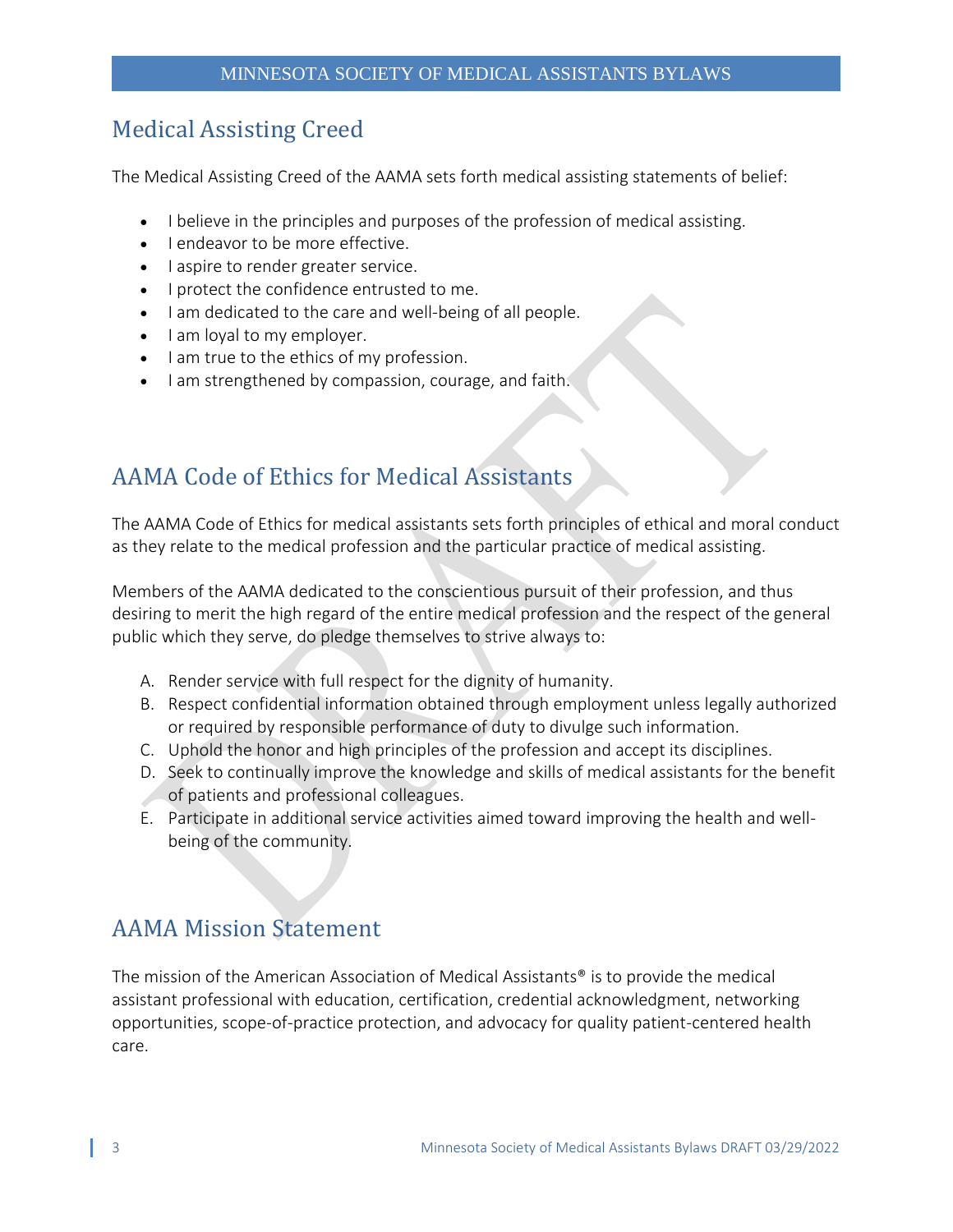## <span id="page-3-0"></span>CMA (AAMA) Core Values

Actively participate in the delivery of quality health care. *Promote patient safety and well-being.* 

Contribute to a positive health care experience for patients. *Demonstrate integrity and respect and protect patient confidentiality.*

Advocate the essential value of certification and continuing education. *Embrace change, growth, and learning.* 

## <span id="page-3-1"></span>AAMA Bylaws ARTICLE IV—CONSTITUENT SOCIETIES

Constituent Societies are those medical assistant associations of states, territories, or insular possessions of the United States of America which are, or may be, incorporated to form the AAMA.

SECTION 1. Such an association may become a Constituent Society of the AAMA when its Bylaws are approved by the Board of Trustees of the AAMA.

SECTION 2. When applying for affiliation, a society shall submit five copies of its Bylaws to the Chair of the Board of Trustees.

SECTION 3. Following approval of the Bylaws, the Chair of the Board of Trustees shall notify the association of its affiliation with the AAMA as a Constituent Society.

SECTION 4. Constituent Societies' Bylaws shall not be in conflict with the AAMA Bylaws. The AAMA Bylaws shall supersede those of a Constituent Society.

SECTION 5. Constituent Societies which have been approved by the Board of Trustees at least 90 days prior to an annual conference shall be entitled to representation in the House of Delegates (HOD) at that meeting as provided in Article XV, Section 2C.

SECTION 6. A Constituent Society found guilty of any conduct or action deemed in violation of the Code of Ethics or the AAMA Bylaws shall be subject to revocation of its charter by a threefourths vote of the Board of Trustees.

SECTION 7. Constituent Society Bylaws must be in strict conformity with the mandated sections of the AAMA Bylaws: Name and Affiliation, Purpose, Organizational Policy, Membership, Dues, Reciprocity of Membership, Delegates/Alternates representation to the House of Delegates, Dissolution. It will be the responsibility of the AAMA to notify Constituent Societies of any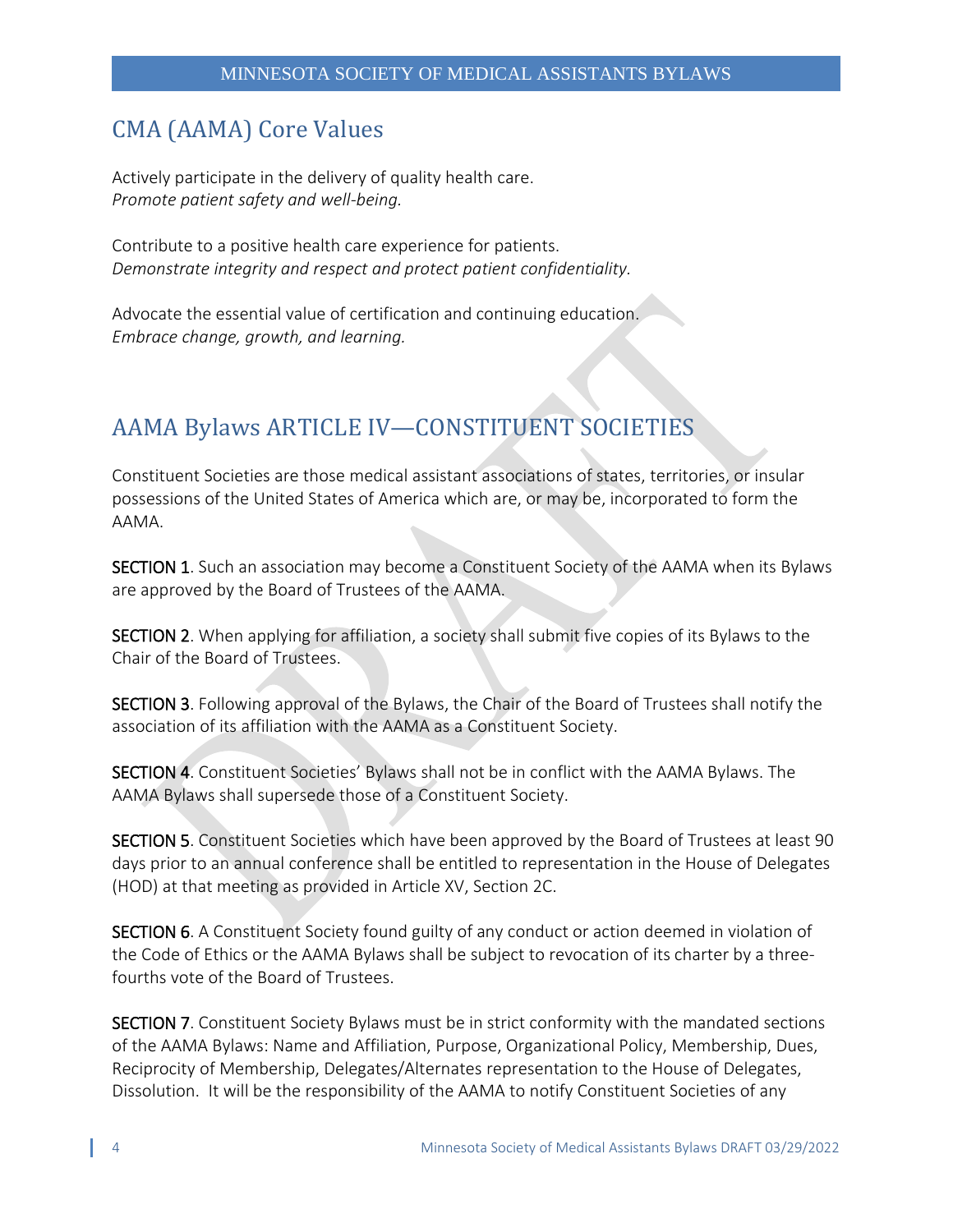#### MINNESOTA SOCIETY OF MEDICAL ASSISTANTS BYLAWS

changes in those mandated Bylaws. It will be the responsibility of the Constituent Societies to make the mandated changes with copies of revised Bylaws returned to the AAMA within 30days of notification. Any action taken by a State Society that is inconsistent with such mandated language shall be immediately null and void and of no effect. Constituent Societies not in conformity with the mandated sections of the AAMA Bylaws 30 days prior to the opening of the AAMA House of Delegates shall not be allowed Delegate representation at the AAMA House of Delegates. Constituent Societies not in conformity with the mandated sections of the AAMA Bylaws shall be notified of the nonconformity 90 days prior to the opening of the House of Delegates. Notification of the potential loss of Delegate representation shall be sent to the State Society's President, President-Elect, and Secretary-Treasurer (certified mail, return receipt requested). For those State Societies that do not come into compliance at least30 days prior to the opening of the AAMA HOD, notification of the loss of Delegate representation shall be sent to the State Society's President, President-Elect, and Secretary-Treasurer (certified mail, return receipt requested), and the AAMA President, Speaker of the House, Vice Speaker of the House, and the AAMA Chief Executive Officer by the Chair of the AAMA Bylaws Committee within five business days after the designated deadline.

SECTION 8. In the event of dissolution of a Constituent Society, a final accounting of finances shall be due in the AAMA Executive Office no later than 90 days after said state is dissolved.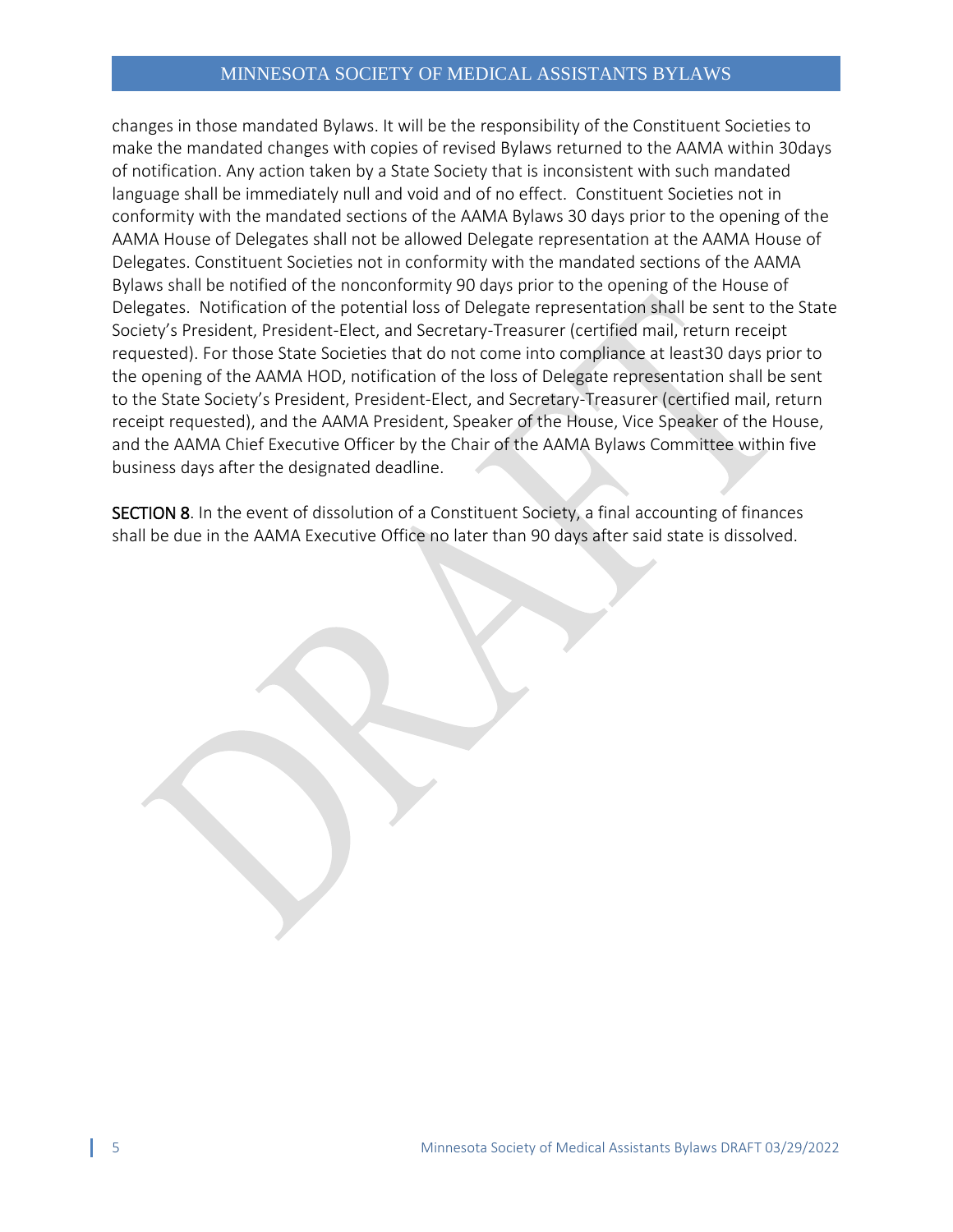## <span id="page-5-0"></span>ARTICLE I: NAME

The name of the organization shall be Minnesota Society of Medical Assistants (MSMA), hereinafter referred to as the Society. It is a constituent society affiliated with the American Association of Medical Assistants (AAMA), hereinafter known as AAMA.

## <span id="page-5-1"></span>ARTICLE II: PURPOSE

The purpose of the Society is to enable medical assisting professionals to enhance and demonstrate the knowledge, skills and professionalism required by employers and patients; protect medical assistants' right to practice; and promote effective, efficient health care delivery through optimal use of multiskilled CMAs (AAMA).

## <span id="page-5-2"></span>ARTICLE III: ORGANIZATIONAL POLICY

The Society is hereby declared to be nonprofit. It is not nor shall it ever become a trade union or a collective bargaining agency. No person otherwise qualified for membership in this Society shall be denied membership. No person who participates in the activities and organizations whose purpose is to overthrow the government of the United States shall be a member of this Society.

## <span id="page-5-3"></span>ARTICLE IV: MEMBERSHIP

### *Section I: Membership Classes*

There shall be seven (7) classes of membership: Active, Affiliate, Sustaining, Associate, Student, Honorary, and Life.

- A. Membership in the constituent society and AAMA shall be required for all classes, except honorary, unless there is no constituent society in the area.
- B. No other membership or quasi-membership classes shall be permitted by the constituent society.

#### *Section II: Qualifications*

- A. **ACTIVE:** an active member shall be one of the following:
	- 1. A CMA (AAMA) holding current credential status whose CMA (AAMA) credential has not been revoked as provided by the AAMA Certifying Board of Disciplinary Standards and Procedures for the CMA (AAMA). (see [www.aama-ntl.org\)](http://www.aama-ntl.org/).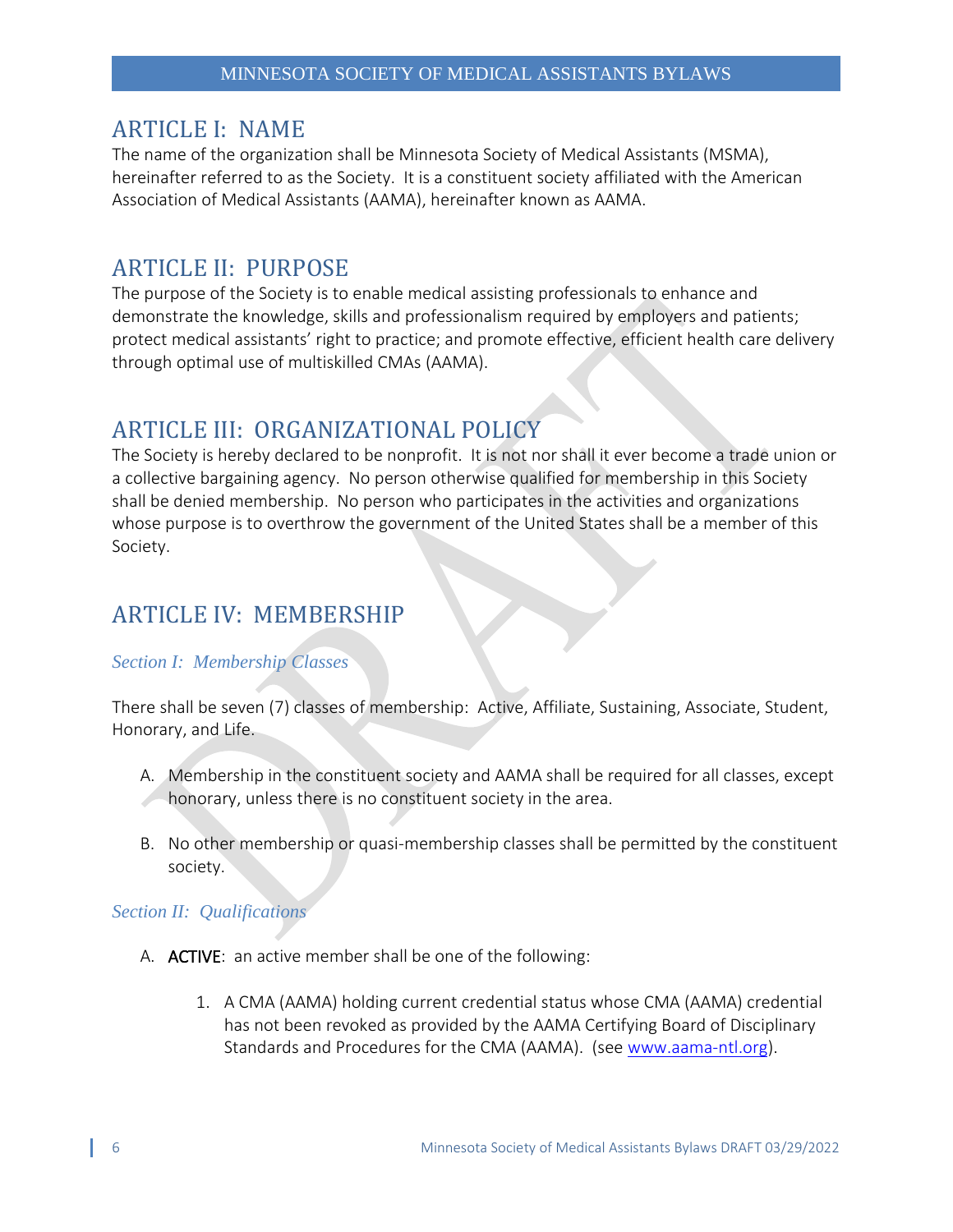- 2. Anyone who was an active member on December 31, 1987, who has never been a CMA (AAMA), and who has maintained continuous active membership. Continuous active membership shall be defined as having dues postmarked or submitted electronically to the AAMA Executive Office by December 31 (the controlling time is that of sending, not that of receiving).
- B. AFFILIATE: an affiliate member shall be one who is not eligible for another category of membership but who is interested in the profession of Medical Assisting.
- C. SUSTAINING: a sustaining member shall be anyone who has been an active or associate member for at least two (2) years and who has retired from medical assisting is eligible for sustaining membership. This membership shall be forfeited if not renewed annually.
- D. ASSOCIATE: an associate member shall be any medical assistant who is not yet a CMA (AAMA) and who does not fall under any other category.
- E. STUDENT: a student member:
	- 1. Shall be enrolled in an accredited medical assisting program.
	- 2. May choose a one-year or two-year student membership term.
		- a. After the one-year student membership, the member is then eligible only for either associate membership or active membership (if the member meets the active membership requirements).
		- b. After the two-year student membership, the member is then eligible only for either associate membership or active membership (if the member meets the active membership requirements).
		- c. No member is eligible for more than a total of two consecutive years of student membership.
- F. **HONORARY:** an honorary member shall be one who is not eligible for active membership but has made an outstanding contribution to this Society. Conferral of honorary membership shall require a quorum vote (see page 20) by ballot of the voting membership at the Society annual meeting. The name of a candidate, together with a statement outlining his/her contribution shall be submitted to the Executive Committee at least sixty (60) days prior to the annual meeting.
- G. LIFE: a life member shall be an active member who has had life membership conferred by a quorum vote of the voting membership at the Society annual meeting for outstanding service to the Society. Only one life membership may be conferred in any year. Nominations, including a letter of recommendation, shall be submitted to the Executive Committee thirty (30) days prior to the Society annual meeting.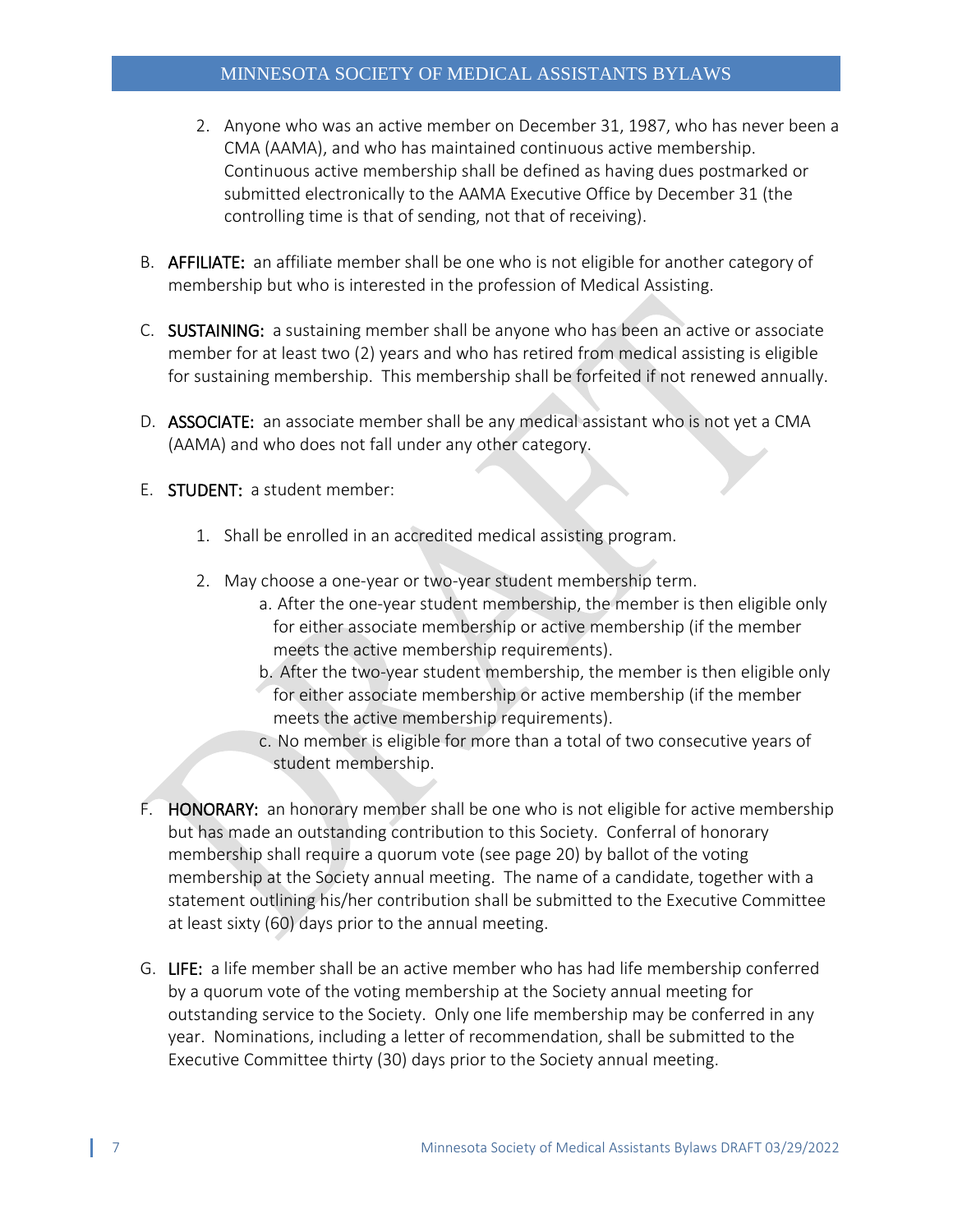#### *SECTION III: Privileges*

Active and life members who are CMAs (AAMA) holding current status are eligible to vote and serve as committee chairs and members, delegates, and officers.

#### *SECTION IV: Revocation*

Any member who has had their CMA credential revoked by the Certifying Board as provided by the AAMA Certifying Board Disciplinary Standard and Procedures for CMAs (see [www.aama](http://www.aama-ntl.org/)[ntl.org\)](http://www.aama-ntl.org/), will immediately lose their membership and all privileges attached thereto and shall not be allowed reinstatement, unless the revocation of the credential is rescinded by the Certifying Board. No refund of any dues amount paid will be made.

## <span id="page-7-0"></span>ARTICLE V: DUES

#### *Section I: General Information*

Dues for all classes of Society membership shall be as fixed by the membership upon recommendation of Executive Committee, plus the designated AAMA dues. Dues shall become due and payable on November 1 and shall be delinquent if not postmarked or submitted electronically to the AAMA Executive Office by December 31 (the controlling time is that of sending, not that of receiving).

Membership belongs to the individual and shall be nontransferable.

- A. Full dues will be assessed for active, associate, and affiliate members.
- B. One-half dues will be assessed for sustaining members.
- C. Student members' dues will be assessed as determined by the AAMA.
- D. Life and honorary members are not required to pay dues.

#### *Section II: New Members*

Dues for new members joining on or after September 1 shall be credited to the following year.

#### *Section III: Delegate Eligibility*

To serve as a Delegate or Alternate, a member's dues shall be postmarked or submitted electronically to the AAMA Executive Office by December 31 (the controlling time is that of sending, not that of receiving).

Delegates and Alternates must maintain current membership during their terms of office.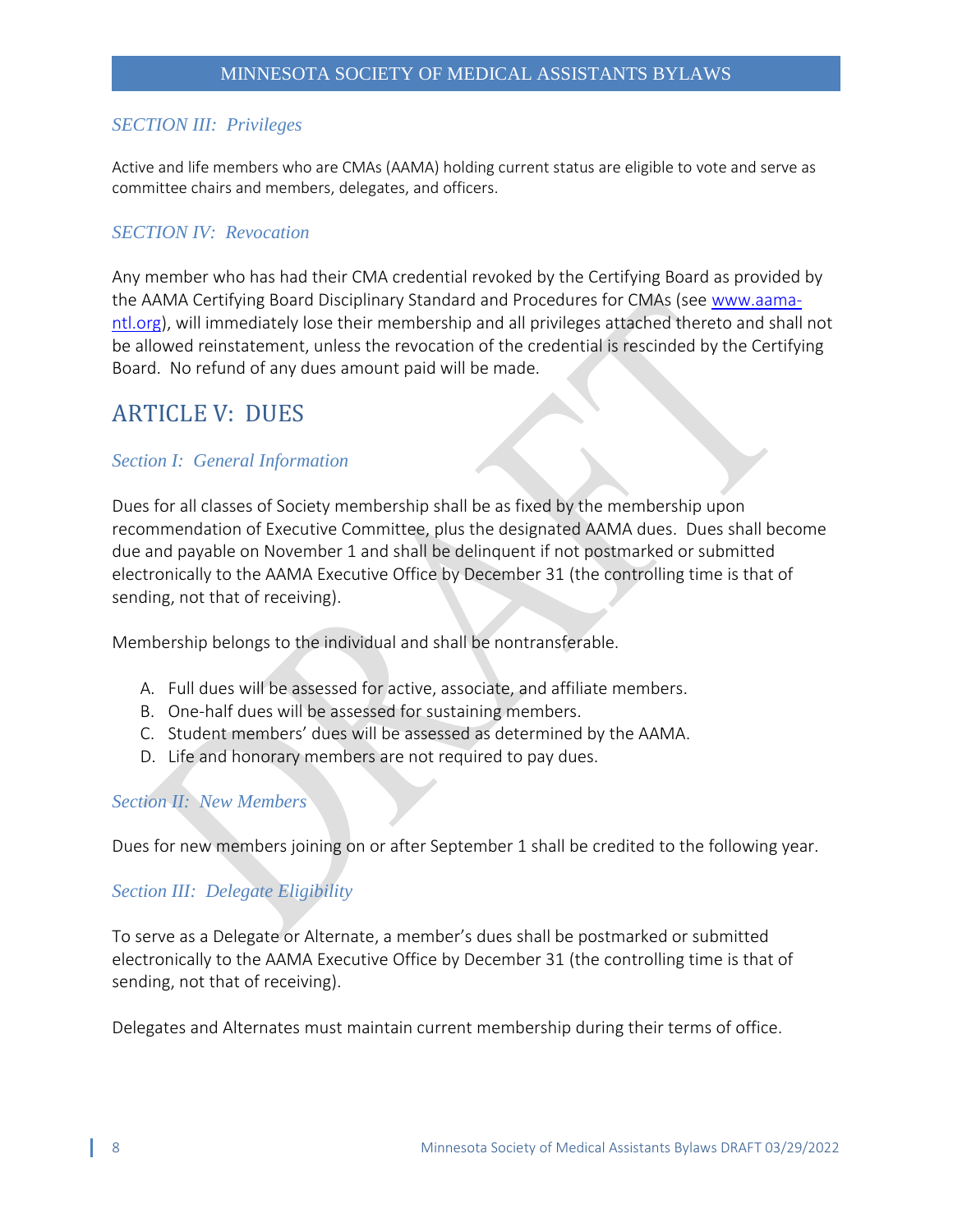#### *Section IV: Reciprocity*

The Society shall offer reciprocity to members transferring membership from one constituent society and/or component chapter. The transferring member shall present proof of current AAMA membership status.

## <span id="page-8-0"></span>ARTICLE VI: OFFICER QUALIFICATIONS

#### *Section I: Officers*

A. The elected officers of this Society shall be as follows: President, President-Elect, Secretary, and Treasurer.

#### *Section II: Qualifications*

A candidate for office shall be a CMA(AAMA) holding current status and shall:

- A. be an Active or Life member whose membership has not been revoked, as delineated in Article IV;
- B. submit qualifications for office and written consent to serve to the Chair of the Nominating Committee, postmarked by the designated deadline, except for nominations from the floor.

#### *Section III: Additional Qualifications and Requirements for Specific Offices*

- A. A candidate for President-Elect shall be a member of a committee or officer of a committee for the length of one year. Upon conclusion of one year, a candidate must submit a letter of intent and application of interest to the Executive Board.
- B. A candidate for Secretary or Treasurer shall be a member of a committee or officer of a committee for the length of one year. Upon conclusion of one year, a candidate must submit a letter of intent and application of interest to the Executive Board. Treasurer must be bond eligible.
- C. The candidate for President-Elect and President must attend the National Conference as delegates, if elected (see Article X for more information).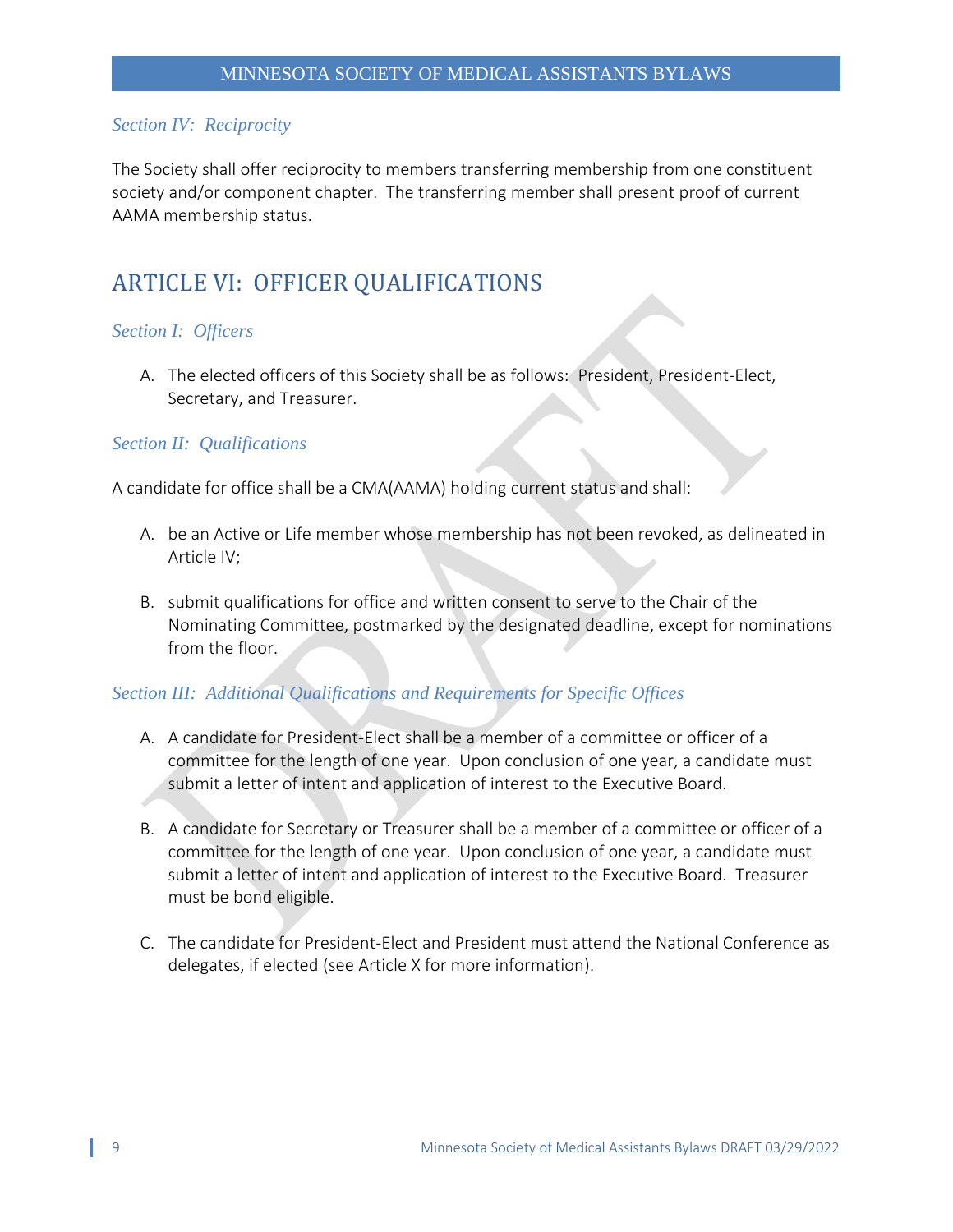# <span id="page-9-0"></span>ARTICLE VII: NOMINATIONS, ELECTIONS, AND VOTING

#### *Section I: Nominations*

- A. The Immediate Past President shall serve as Nominating Chair.
- B. The Nominating Chair shall be responsible for soliciting, screening, and presenting a slate of nominees and delegates for office in accordance with Article VI of these bylaws.
- C. In order for a member to be considered by the Nominating Chair, their letter of intent, application of interest, and clearance by the Executive Board shall be submitted to the Nominating Chair sixty (60) days prior to the Society annual meeting.
- D. The Nominating Chair shall determine the eligibility of such members for office and delegate, and provide the membership with the list of candidates thirty (30) days prior to the annual meeting.
- E. Nominees must introduce themselves, as well as share with the membership their reason for applying at the annual Society meeting.

#### *Section II: Elections*

- A. Officers and delegates shall be elected by ballot and a majority vote of the total voting power of the members shall elect.
- B. Additional nominations may be made from the floor provided nominees comply with the eligibility requirements.
- C. If a state of emergency precludes the holding of a Society annual meeting, the Executive Board shall supervise and conduct an election by an alternative format.
- D. In case of a tie, a revote shall be taken on those tied for the office, with a majority vote required to elect the officer.

#### *Section III: Voting*

All voting members are eligible to cast a vote at the Society annual meeting. Members have the opportunity to vote by an absentee ballot. An absentee ballot must be requested in writing thirty (30) days prior to the annual meeting to the Nominating Chair and must be postmarked for return within ten (10) days of the Society annual meeting.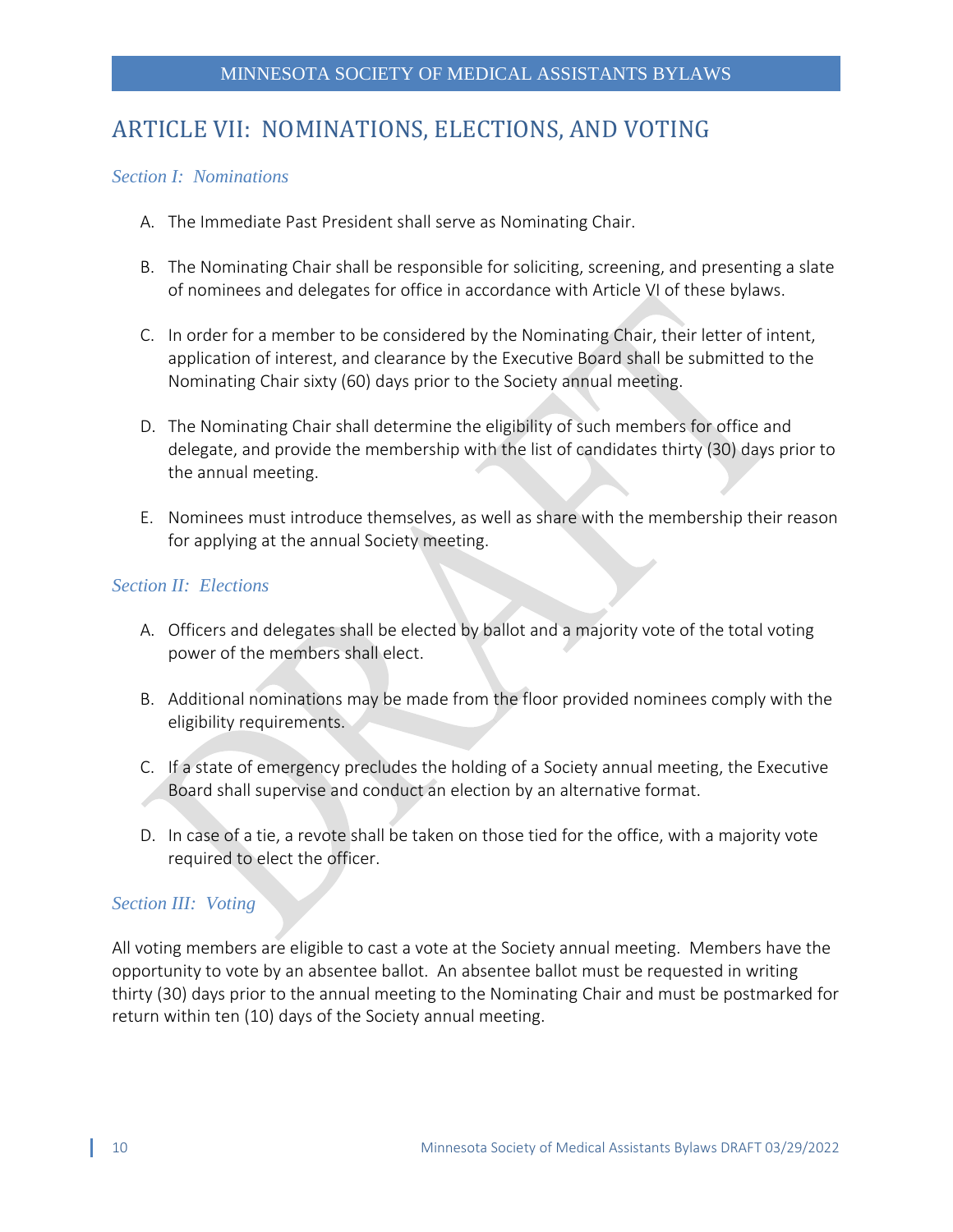# <span id="page-10-0"></span>ARTICLE VIII: OFFICERS, TERMS OF OFFICE, VACANCY, AND REMOVAL FROM OFFICE

#### *Section I: Term of Office*

- A. The term of office for President, President-Elect, and Immediate Past President shall be a two (2) year term, or until their successors are elected.
- B. The Secretary and Treasurer shall be a two (2) year term with alternating election years, or until their successors are elected.
- C. Officers shall assume office at the close of the Society annual meeting at which they are elected.

#### *Section II: Vacancies in Office*

- A. In the event of a vacancy in office of President-Elect, the office shall remain vacant until the next Society annual meeting when a President shall be elected.
- B. In the event of a vacancy in any other office not provided elsewhere in these Bylaws, the Executive Committee may appoint a member to serve the unexpired term. This member shall meet the qualifications described in Article VI.

#### *Section III: Removal from Office*

A. An officer who fails to perform the required duties, or gives just cause for removal from office, shall be removed from office by the Executive Board.

## <span id="page-10-1"></span>ARTICLE IX: NATIONAL DELEGATES

Delegates and alternate representation of this Society to the AAMA House of Delegates (HOD) shall be elected at the Society annual meeting. Delegate candidates must submit a letter of intent to the Nominating Chair to run for this position.

Delegates are mandated to attend the complete House of Delegates.

Representation of this Society in the AAMA HOD shall be in accordance with the Bylaws of the AAMA as follows:

A. Delegates and alternates shall be active or AAMA life members whose membership has not been revoked, as delineated in the AAMA Bylaws.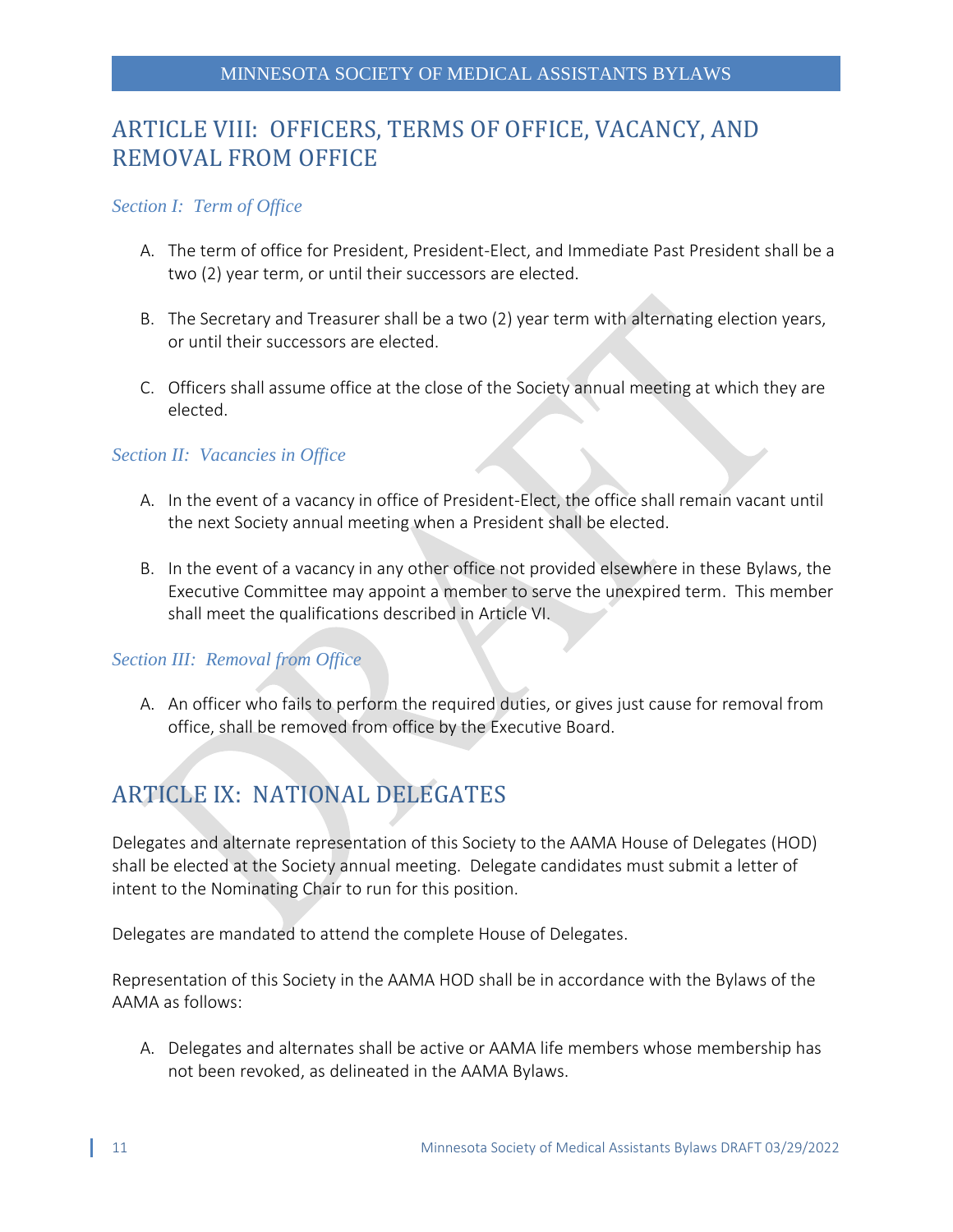- B. The number of delegates shall be determined by the constituent society's total active and associate membership of the membership year prior to the date on which names of delegates and alternates shall be submitted to the Speaker of the House.
- C. Delegates and alternates shall be elected to serve one year from the opening of the HOD for the elected year until the opening of the HOD the following year.
- D. The names of delegates and alternates shall be submitted to the AAMA Executive Office at least 90 days prior to the AAMA Annual Meeting of the House of Delegates.

## <span id="page-11-0"></span>ARTICLE X: DUTIES OF OFFICERS

#### *Section I: General Information*

In addition to the duties set forth in these Bylaws, officers shall perform such duties as are implied by their respective offices and are consistent with standard parliamentary procedures. For example, be identifiable at the Society annual meeting and greet the membership.

Officers shall present to members reports detailing their activities between meetings at all Executive Board meetings, Executive Committee meetings, and the Society annual meeting.

#### *Section II: President*

- A. Preside at all Executive Board, Executive Committee, and Society meetings.
- B. Serve ex-officio on all committees, except the Nominating Committee.
- C. Attend the AAMA National Conference as a delegate.
- D. Appoint the standing committee chairs and secure their consent to service, subject to approval of the Executive Board by the time of the Society annual meeting.
- E. Appoint committee members to fill vacancies during their term.
- F. Mentor President-Elect with their duties throughout their term.
- G. Perform such other duties as usually pertain to this office.

#### *Section III: President-Elect*

- A. Attend all Executive Board, Executive Committee, and Society meetings.
- B. Assist the President and Executive Board in their duties throughout their term.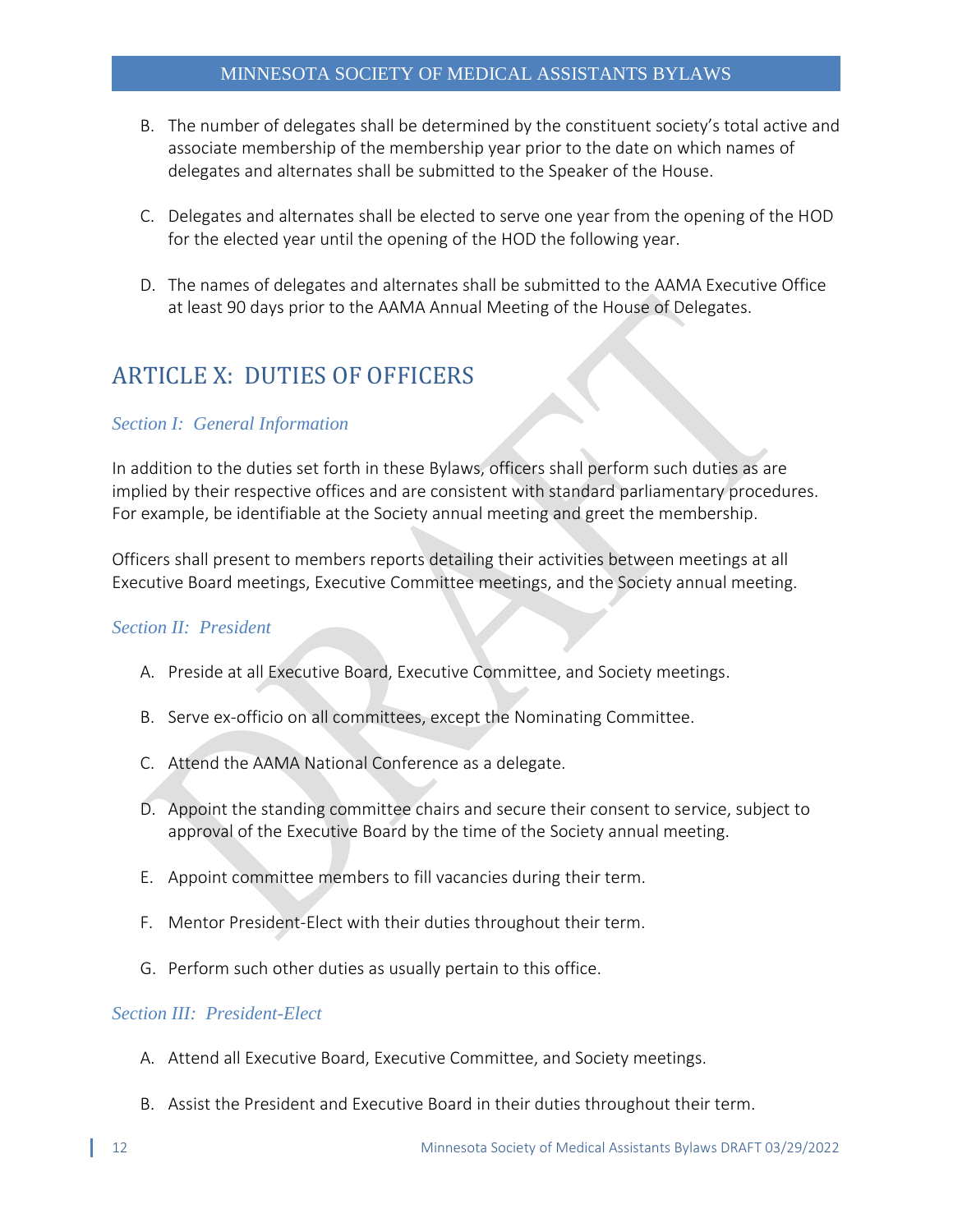- C. Assume the duties of the President in the absence of the President.
- D. Attend the National Conference as a delegate.
- E. Automatically succeed to the office of President at the end of the term as President-Elect.

#### *Section IV: Immediate Past President*

- A. Attend all Executive Board, Executive Committee, and Society meetings.
- B. Assist the President and Executive Board in their duties throughout their term.
- C. Serve as Nominating Chair.

#### *Section V: Secretary*

- A. Attend all Executive Board, Executive Committee, and Society meetings.
- B. Record and retain the minutes of all Executive Board, Executive Committee, and Society meetings, and submit to the Society Publicity Chair within ten (10) days of the meetings.
- C. Conduct all correspondence relating to the Society, including notices of all meetings.
- D. Present at Executive Board, Executive Committee, and Society meetings, or earlier if requested by the Executive Board, a detailed report of all meeting minutes.

#### *Section VI: Treasurer*

- A. Must be bond eligible.
- B. Attend all Executive Board, Executive Committee, and Society meetings.
- C. Be custodian of all monies, securities, and valuable papers of the Society.
- D. Keep detailed account of the receipts and disbursements of the Society and present reports at Executive Board, Executive Committee, and Society meetings.
- E. Pay monies out of the treasury only upon receipt of bills, vouchers, and signed expense forms of the Society.
- F. Have the accounts of the Treasury complete for audit and provide to the Executive Board no later than thirty (30) days prior to the Society annual meeting.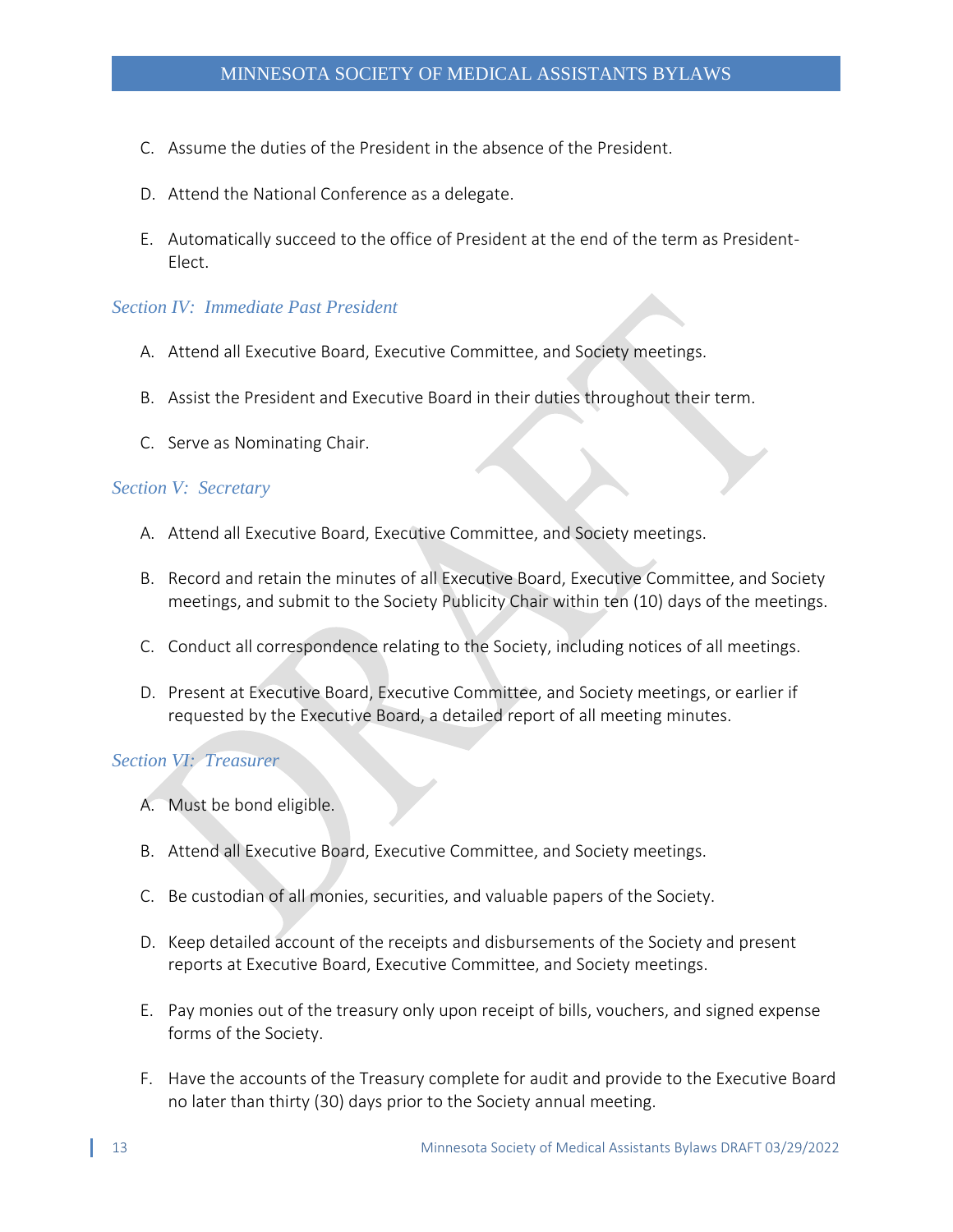G. Chair the Budget and Finance Committee.

#### *Section VII: Executive Board*

- A. Consists of the President, President-Elect, Secretary, Treasurer, and Immediate Past President.
- B. Shall approve appointments of the Chairs of standing or special committees.
- C. Transact necessary business of the Society between meetings of the Executive Committee and Society meetings.
- D. Shall have the authority to make business decisions. The Executive Board shall not make decisions on items requiring a vote by membership.
- E. Be responsible for creating and updating committee chair and committee member duties, Executive Board member duties, Executive Committee member duties, and Delegate and Alternate responsibilities and expectations documents.
- F. Be responsible for reviewing the Letters of Intent and Application of Interest documents.
- G. Review and approve or deny grant applications, as well as notify the applicant of the Executive Boards decision.
- H. Shall set the time and place of the Executive Committee meetings.

#### *Section VIII: Executive Committee*

- A. Consists of members of the Executive Board, Chair of any standing or special committees, and members of any standing or special committees.
- B. Each of the members shall be voting members of the Executive Committee.
- C. Transact necessary business of the Society between Society annual meetings.
- D. Shall approve vacancies in any office.
- E. The Executive Committee shall meet a minimum of twice a year.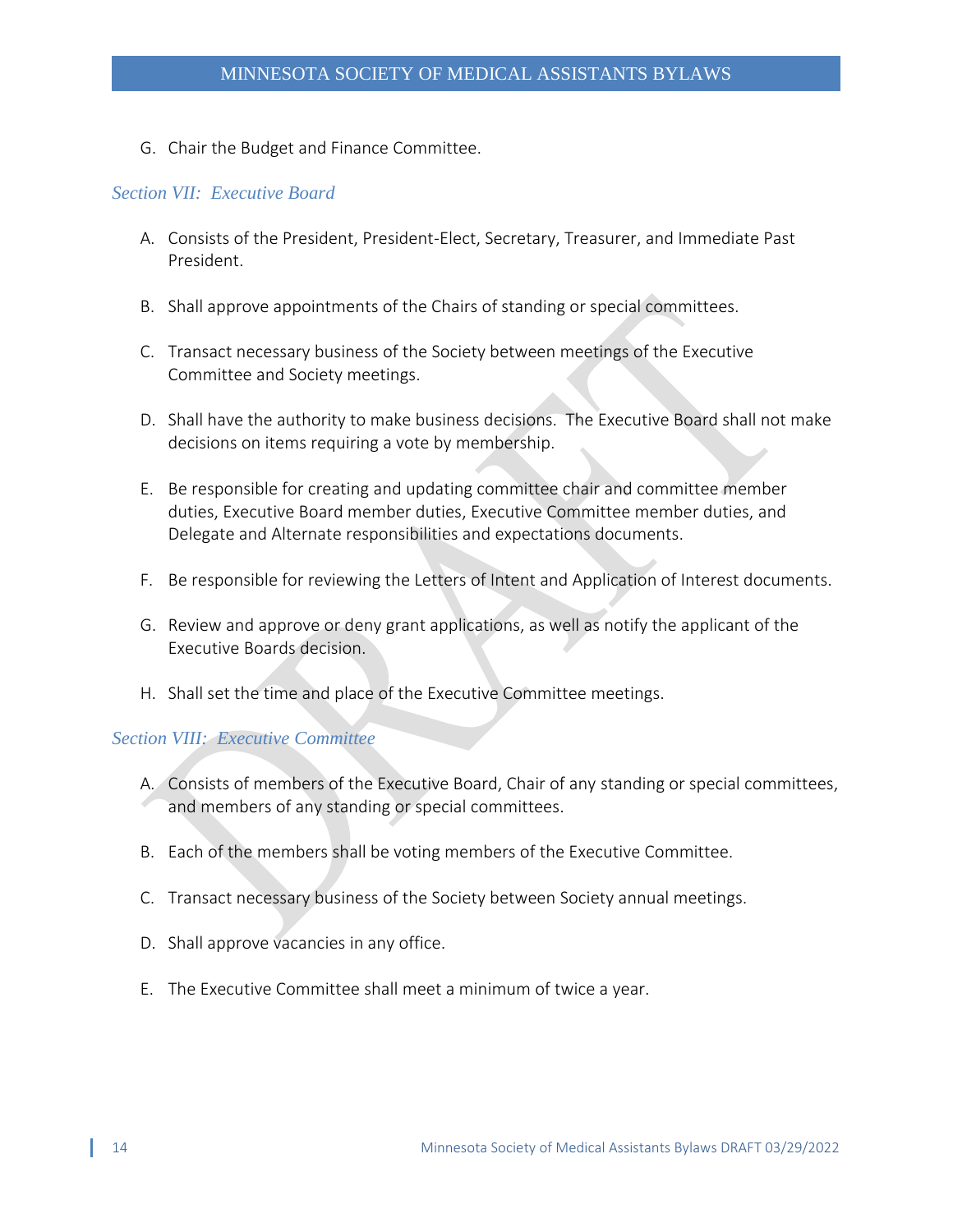## <span id="page-14-0"></span>ARTICLE XI: COMMITTEES

#### *Section I: Classes of Committees*

- A. There shall be standing committees.
- B. The Executive Board shall confirm the Chair of these committees.

#### *Section II: The Standing Committees*

- A. The standing committees shall be as follows:
	- 1. Membership/Certification
	- 2. Bylaws
	- 3. Website/Social Media
	- 4. Budget and Finance
	- 5. Nominating
	- 6. Legislature
	- 7. Scholarship
	- 8. Historian/Parliamentarian
	- 9. Conference Planning
	- 10. Medical Assistant Student Grants
- B. All Committee Chairs and members must be members in good standing.
- C. At the Society annual meeting, every committee shall report to the membership a summary of the yearly activities of that committee.
- D. At every Executive Board and Executive Committee meeting, committee Chairs and/or members shall present a summary of activities throughout the year.
- E. Standing committees shall be proposed by the Executive Committee.

Specific duties of standing committees have been established as follows:

- 1. Membership/Certification
	- a. Maintain a current roster of Society members.
	- b. Recruit new members.
	- c. Educate all new CMAs regarding the benefits of AAMA membership.
	- d. Connect with program directors regarding Society involvement and AAMA membership.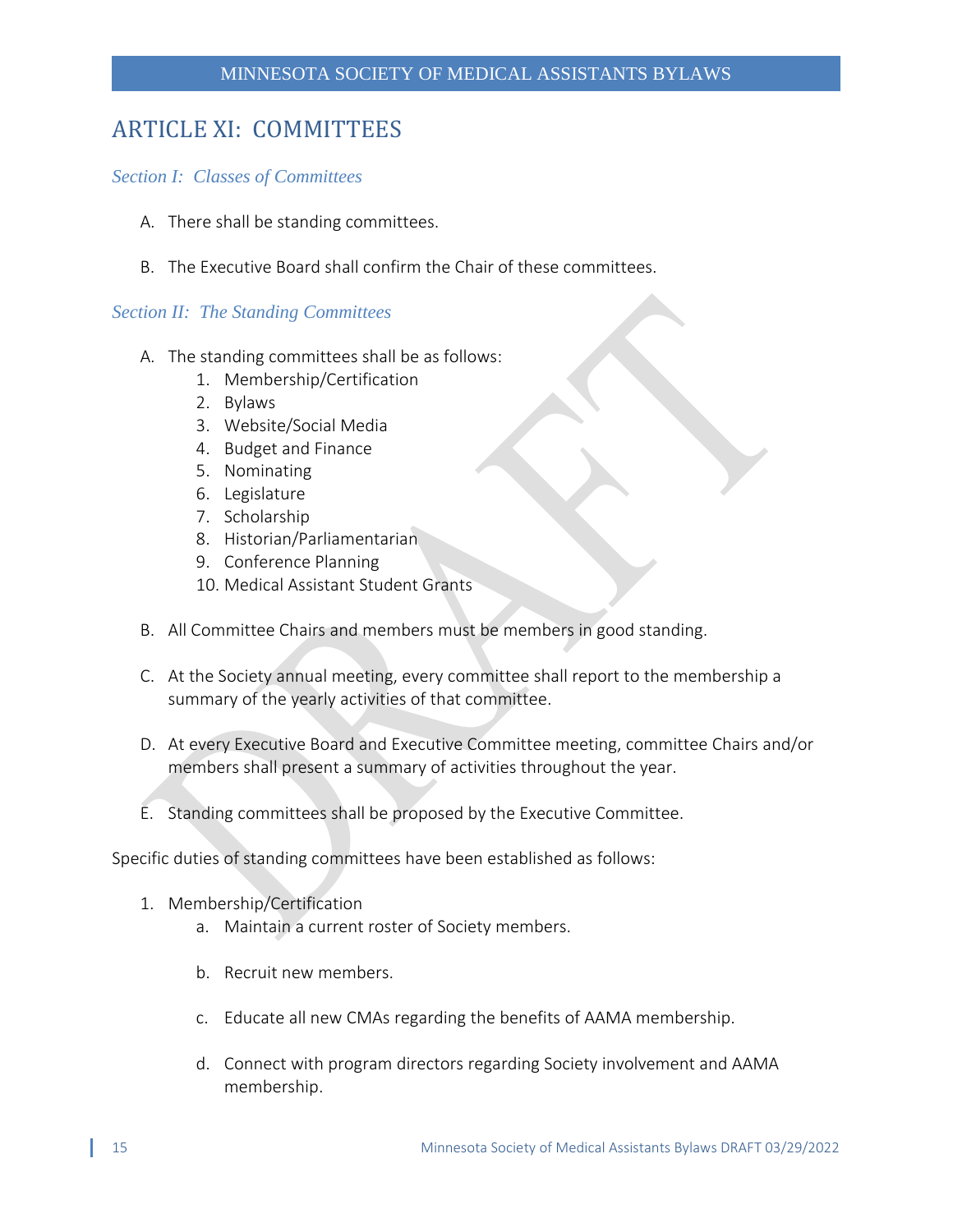- e. Promote membership at Society conferences by greeting and talking with nonmembers, sharing promotional materials, helping non-members become members, etc.
- 2. Bylaws
	- a. Review bylaws and make recommendations at the Society annual meeting.
	- b. Update bylaws after notification by the AAMA of mandated bylaws changes.
	- c. Following the Society annual meeting, submit for review three (3) copies of any amendments adopted to the AAMA Board of Trustees.
- 3. Website/Social Media
	- a. Shall be responsible for communicating with website developer.
	- b. Works in conjunction with website developer to maintain Society website.
	- c. Maintains Society's Facebook page.
	- d. Will post updates and information they receive from the Executive Board, Executive Committee, and committees regarding meeting minutes, delegate reports, upcoming meetings, committee planning meetings, committee reports, and officer information.
	- e. Chair is able to post other information on the Society website and Facebook page that they feel is in alignment with Society values. Examples are job postings, CEU opportunities, educational opportunities, etc.
- 4. Budget and Finance
	- a. Submit a budget to the Executive Board and Executive Committee.
	- b. Submit an annual report to the Society membership biyearly.
	- c. Be responsible to set the guidelines for reimbursement of the Delegates and Alternates of the AAMA National Conference. Suggestions or changes to these guidelines must be presented to the Executive Board for approval.
- 5. Nominating
	- a. Be responsible for soliciting, screening, and presenting a list of nominees for elective (open) positions.
- 6. Legislative
	- a. Monitor Minnesota legislative issues that may impact the Medical Assistant's right to practice or may have an impact on our profession.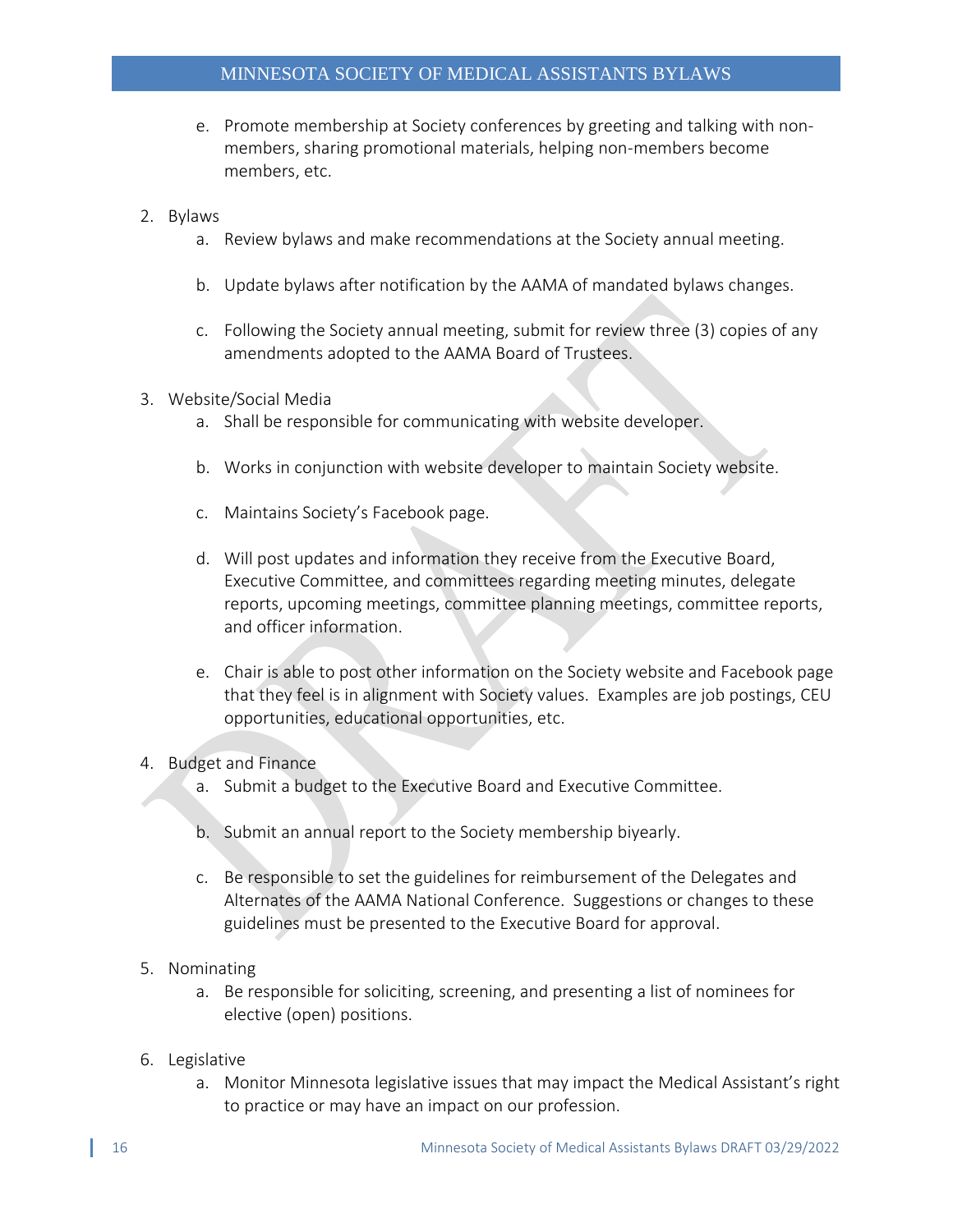- 7. Scholarship Committee
	- a. Shall consist of a Scholarship Chair along with two other Society members.
	- b. This committee is responsible for sending scholarship applications, along with instructions, to medical assisting program directors. Once the applications are received, this committee shall review the scholarship applications using a point system. They will review all applications fairly.
	- c. The Chair is responsible for contacting the Treasurer and other appropriate officers within the Society to inform them of the scholarship recipients. The Chair is also responsible for notifying the scholarship recipients.
- 8. Historian/Parliamentarian
	- a. The Historian is responsible for compiling a history book of the Society and keeping the history book up-to-date.
	- b. Shall display the history book at Society conferences.
	- c. The Parliamentarian is responsible for knowing the rules of order and proper procedures for the conduct of Society meetings.
- 9. Conference Planning
	- a. The Conference Planning committee shall consist of the Executive Board members along with 3-5 Society members.
	- b. The Conference Planning committee is responsible for:
		- i. Selecting a location for conferences
		- ii. Searching for speakers
		- iii. Reserving room block at hotel
		- iv. Maintaining all agreements, receipts, and payments
		- v. Creating registration, agenda, surveys, and other documents
		- vi. Collecting registration payments
		- vii. Checking in conference attendees
		- viii. Handling any difficulties during the planning process, as well as at the conference
		- ix. Making payments to vendors, hotel, caterer, etc.
	- c. This committee shall meet on an as-needed basis to allow for progression and completion of all activities required to host Society conferences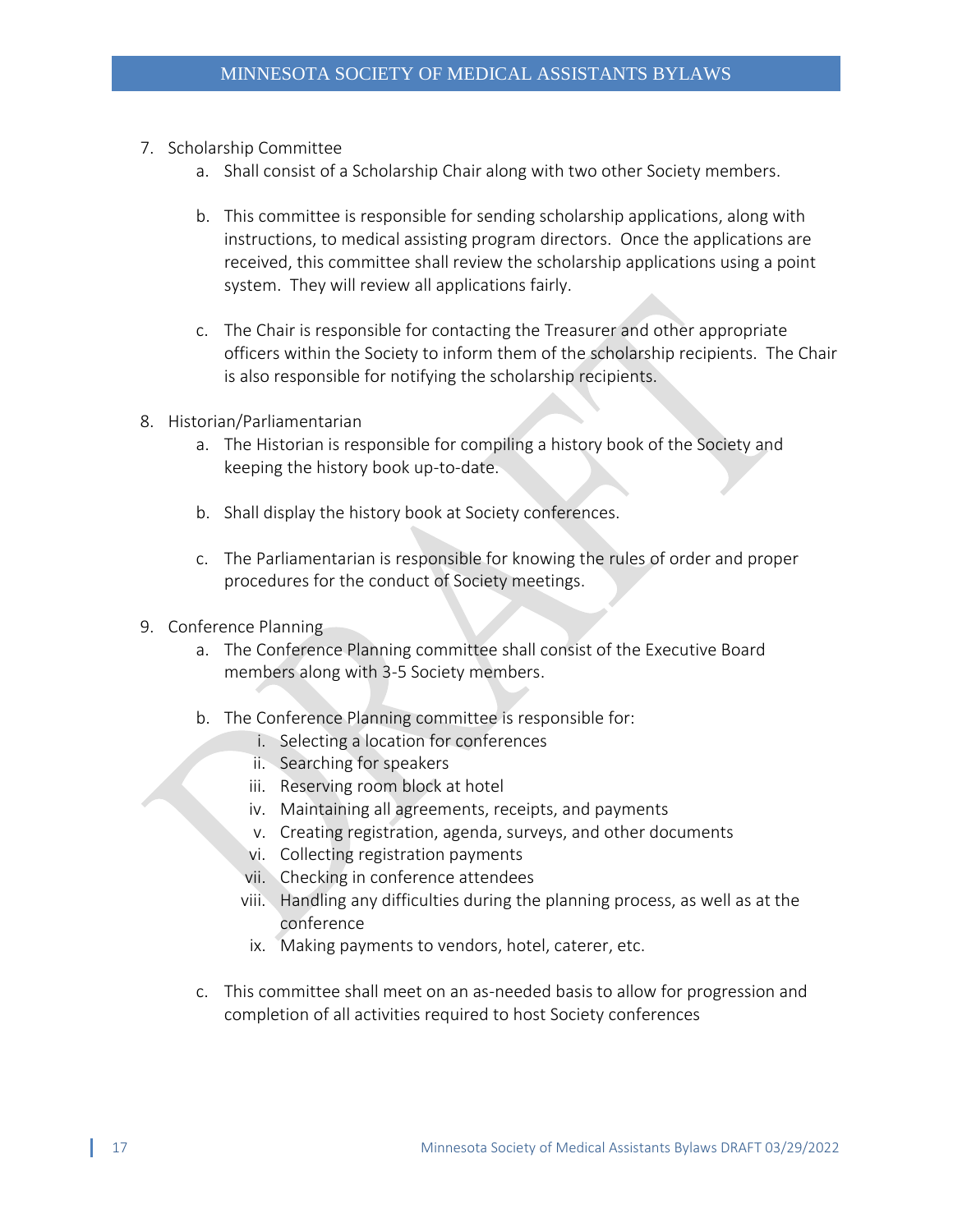- 10. Medical Assistant Student Grants
	- a. This committee shall consist of the Executive Board members.
	- b. Is responsible for reviewing grant applications from students, as well as approving or denying requests. This committee shall notify applicants of approval or denial of request.
	- c. Shall submit payment to the student, college, etc.
	- d. Create and maintain grant application documents.

#### *Section III: Conclusion of Officer and Committee Chair Duties*

- A. Outgoing Committee Chairs, members, and Officers shall, within thirty (30) days, deliver to their successors the materials pertaining to their respective committees and offices.
- B. Outgoing Committee Chairs, members, and Officers shall be mentors to their successors.

## <span id="page-17-0"></span>ARTICLE XII: MEETINGS

#### *Section I: Society Annual Meetings*

- A. Shall be set at such time and place as scheduled by the Conference Planning committee.
- B. At least thirty (30) days' notice of the Society annual meeting shall be given to all members.
- C. The Society annual meeting shall be open to all guests.
- D. The President shall preside at the meeting and appoint committees as deemed necessary for the organization and operation of each session of the general assembly.
	- 1. The Nominating Chair shall verify credentials and establish that a quorum is present.
	- 2. The voting members shall approve changes to the bylaws, elect officers, and act upon other business as may come before the assembly.
- E. A summary report of activities shall be presented by each Committee Chair and/or members and officers.

#### *Section II: Executive Board Meetings*

A. Shall meet at the call of the President or President-Elect to transact necessary business between Executive Committee meetings.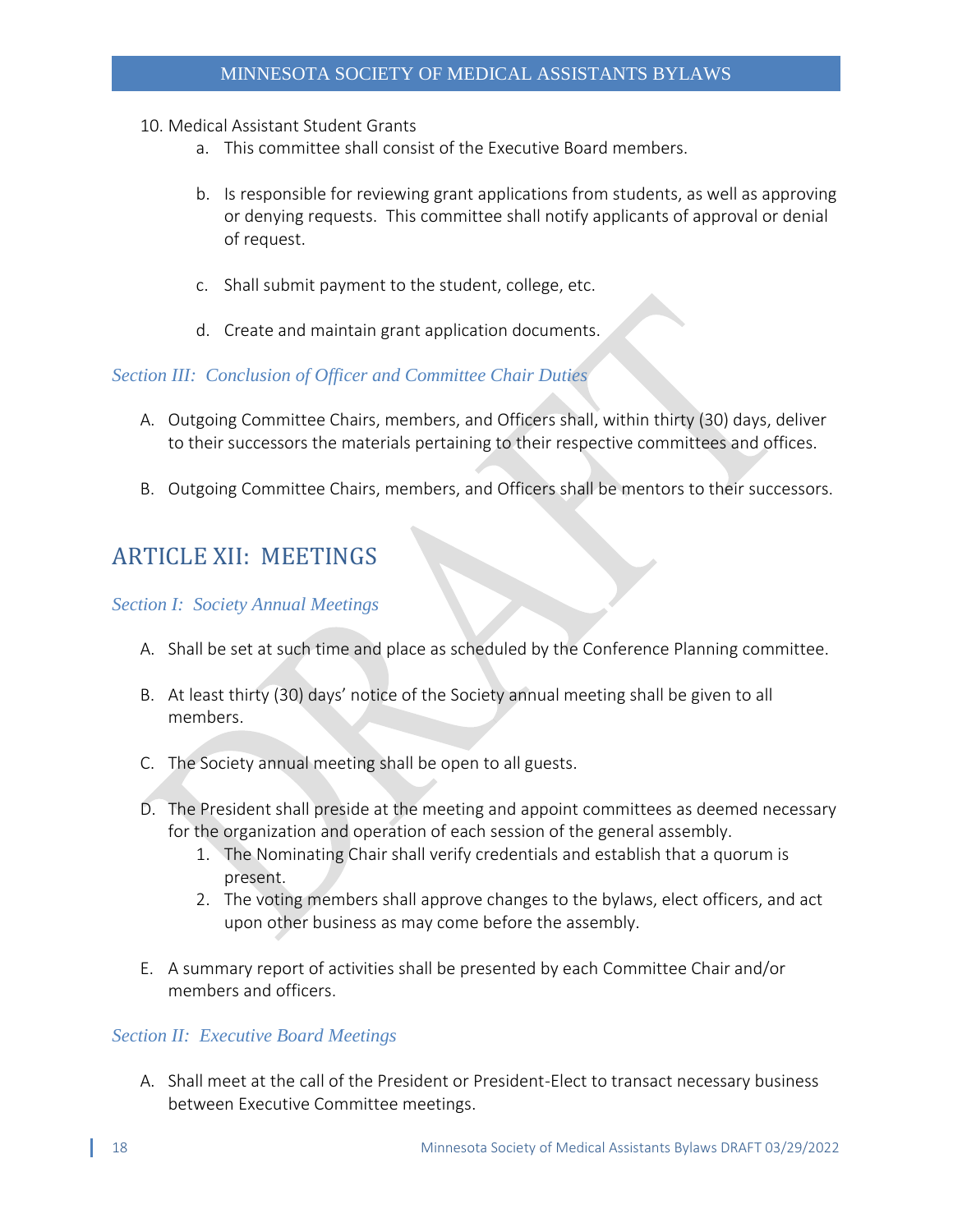B. Shall meet a minimum of two (2) times a year.

#### *Section III: Executive Committee Meetings*

- A. Shall meet a minimum of two (2) times per year.
- B. At least thirty (30) days' notice of these meetings shall be given to each member.

## <span id="page-18-0"></span>ARTICLE XIII: QUORUM

At any meeting of the Society, two-thirds (2/3) of the voting members registered shall constitute a quorum authorized to transact any business duly presented. At any meeting of the Executive Committee or Executive Board, a majority of such Executive Committee or Executive Board members shall constitute a quorum.

## <span id="page-18-1"></span>ARTICLE XIV: DISSOLUTION

In the event of dissolution of the Society, affiliated with AAMA, the Executive Committee shall, after payment of all liabilities, distribute any remaining asset to nonprofit medical or charitable institutions. Notification shall be sent to the AAMA Executive Office, by the President, no later than ten (10) days after the meeting.

## <span id="page-18-2"></span>ARTICLE XV: PARLIMENTARY AUTHORITY

All parliamentary procedures and all matters not covered in the bylaws shall be subject to the "Robert's Rules of Order, New-Revised".

## <span id="page-18-3"></span>ARTICLE XVI: AMENDMENTS

These bylaws may be amended or revised at any Society annual meeting by two-thirds (2/3) of the voting members registered. The proposed amendment shall have been submitted in writing to all active members of the Society at least thirty (30) days prior to the date of the Society annual meeting. Any amendments hereto shall become effective immediately following its adoption.